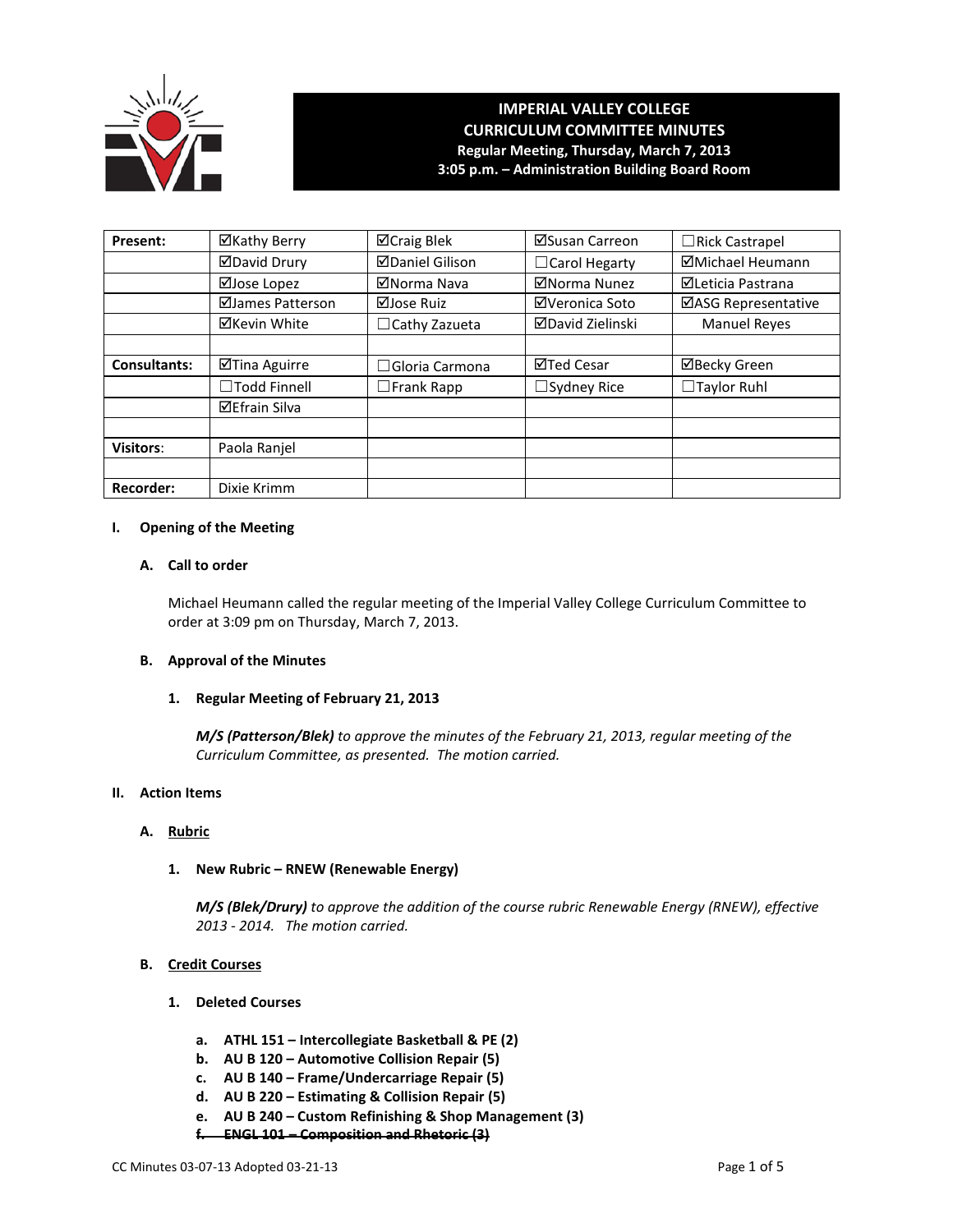*M/S (Drury/White) to approve the deletion of ATHL 151, AU B 120, AU B 140, AU B 220, AU B 240, and ENGL 101, effective 2013 – 2014, with the exception of item f. The motion carried.*

Veronica Soto explained that ENGL 110 had not yet received approval for CSU-GE-B and IGETC. ENGL 110 has been approved for transfer to UC but she did not feel that it would be appropriate to delete the ENGL 101 until receiving the CSU GE-B and IGETC approval for ENGL 110 which is expected by late April. Item f. was therefore pulled from the agenda.

### **2. Revised Courses**

- **a. ATHL 140 – Baseball – Advanced (1)**
- **b. ATHL 141 – Softball – Women (1)**
- **c. ATHL 143 – Advanced Basketball – Men (1)**
- **d. ATHL 144 – Advanced Basketball – Women (1)**

*M/S (Drury/Blek) to approve the rubric revision from PE to ATHL, to designate as intercollegiate athletics, items q. through t., effective 2013-2014, as presented. The motion carried.*

- **e. ATHL 161 – Pre-Season Conditioning for Athletes (1)**
- **f. ATHL 162 – In Season Conditioning for Athletes (1)**

*M/S (Blek/Drury) to approve the rubric revision from PE to ATHL, to designate as intercollegiate athletics, to reduce the unit value from 1.5 to 1.0, and to reduce the total course hours from 54 to 36, for ATHL 161 and ATHL 162, effective 2013-2014, as presented. The motion carried.*

**g. BUS 156 – Keyboarding: Speed and Accuracy (3)**

*M/S (Drury/Blek) to approve the removal of repeatability and increase of class size from 30 to 35 for BUS 156, effective 2013-2014, as presented. The motion carried.*

- **h. CDEV 142 – What is Developmentally Appropriate? (1)**
- **i. ENGL 250 – Creative Writing (3)**
- **j. PE 104 – Weight Training (1)**
- **k. PE 107 – Aquatic Exercise (1)**
- **l. PE 120 – Softball (1)**
- **m. PE 121 – Beginning to Intermediate Swimming (1)**
- **n. PE 127 – Tennis Advanced (1)**
- **o. PE 129 – Volleyball – Advanced (1)**
- **p. PE 130 – Adapted Physical Exercise (1)**
- **q. PE 131 – Adapted Sports (1)**
- **r. PE 142 – Advanced Swimming (1)**
- **s. PE 172 – Advanced Bowling (1)**
- **t. WE 201 – Employment Readiness (1)**
- **u. WE 210 – General Work Experience (1-3)**
- **v. WE 220 – Internship (1-4)**

*M/S (Drury/Blek) to approve the removal of repeatability for items h. through v., effective 2013- 2014, as presented. The motion carried*

**w. FILM 230 – Introduction to Film History and Criticism (3)**

*M/S (Patterson/Pastrana) to approve the rubric revision from ENGL to FILM, effective 2013- 2014, as presented. The motion carried.*

Kathy Berry asked if there was a new major being planned.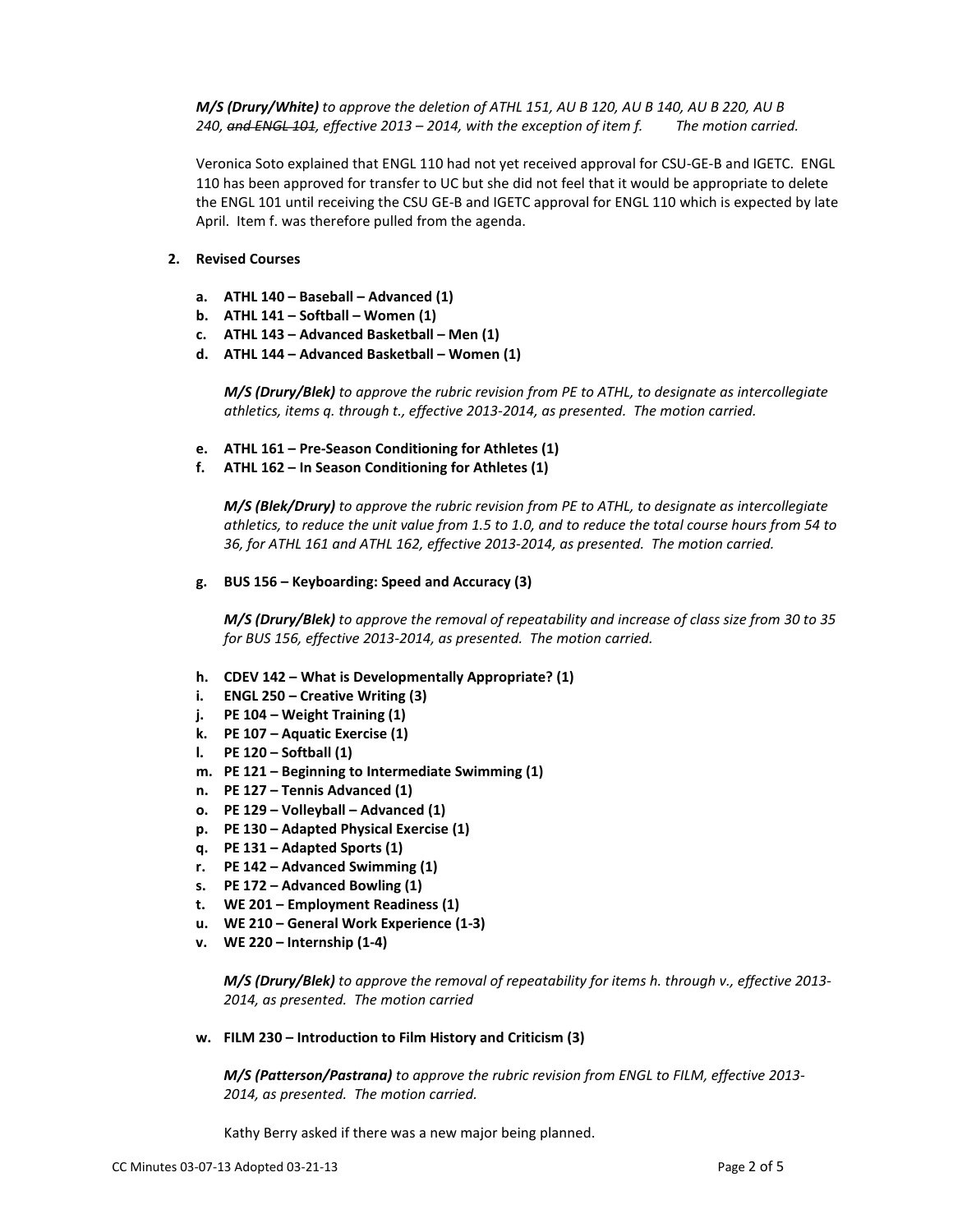James Patterson stated that no new degree was being planned. He is working on a new FILM 100 course but understands that there is a process and would propose it for Fall 2014.

- **x. READ 018 – Reading I: Basic Development (4)**
- **y. READ 019 – Reading II: Intermediate Development (4)**
- **z. READ 111 – Analytical & Critical Reading (3)**

*M/S (Patterson/Blek) to approve the rubric revision from ENGL to READ, effective 2013-2014, as presented. The motion carried.*

James Patterson explained the rubric revision was to align our courses with the discipline code coming out of Board of Governors. The new rubric is also intended to make it clearer for students signing up for classes.

- **aa. ADS 150 – Sociology of Minority Groups (3)**
- **bb. SOC 150 – Sociology of Minority Groups (3)**
- **cc. SOC 101 – Introduction to Sociology (3)**

*M/S (Blek/Berry) to approve the revision of descriptions, SLO's, and textbooks for ADS 150/SOC 150 and SOC 101, effective 2013-2014, as presented. The motion carried.*

**dd. SPAN 100 – Elementary Spanish I (5)**

*M/S (Ruiz/Patterson) to approve the revision of the prerequisite description, for SPAN 100, effective 2013-2014, as presented. The motion carried.*

- **ee. WELD 101 – Gas Tungsten Arc Welding on Plate (3)**
- **ff. WELD 102 – Arc Welding on Plate (5)**
- **gg. WELD 103 – Arc Welding on Pipe (3)**
- **hh. WELD 104 – Gas Tungsten Arc Welding on Pipe (3)**
- **ii. WELD 105 – Flux Core Arc Welding Techniques (3)**

*M/S (Patterson/Berry) to approve the addition of prerequisites, for WELD 101, WELD 102, WELD 103, WELD 104, and WELD 105, effective 2013 - 2014, as presented. The motion carried.*

#### **C. Degrees and Certificates**

**1. Deleted Degree**

#### **a. English Degree**

*M/S (Patterson/Pastrana) to approve the deletion of the English A.A. Degree, which has been replaced by the English AA-T Transfer Degree, effective 2013-2014, as presented. The motion carried.*

Discussion:

Date when the local degrees need to be deleted? – Veronica Soto. Kathy is going to a meeting in April and will hopefully get an answer. James is working with Gloria to notify students that are on track.

#### **2. Revised Degrees and Certificates**

- **a. Air Conditioning and Refrigeration Technology Degree and Certificate**
- **b. Building Construction Technology: Project Management Specialization Certificate**
- **c. California State University GE-B Certificate**
- **d. Electrical Technology Degree and Certificate**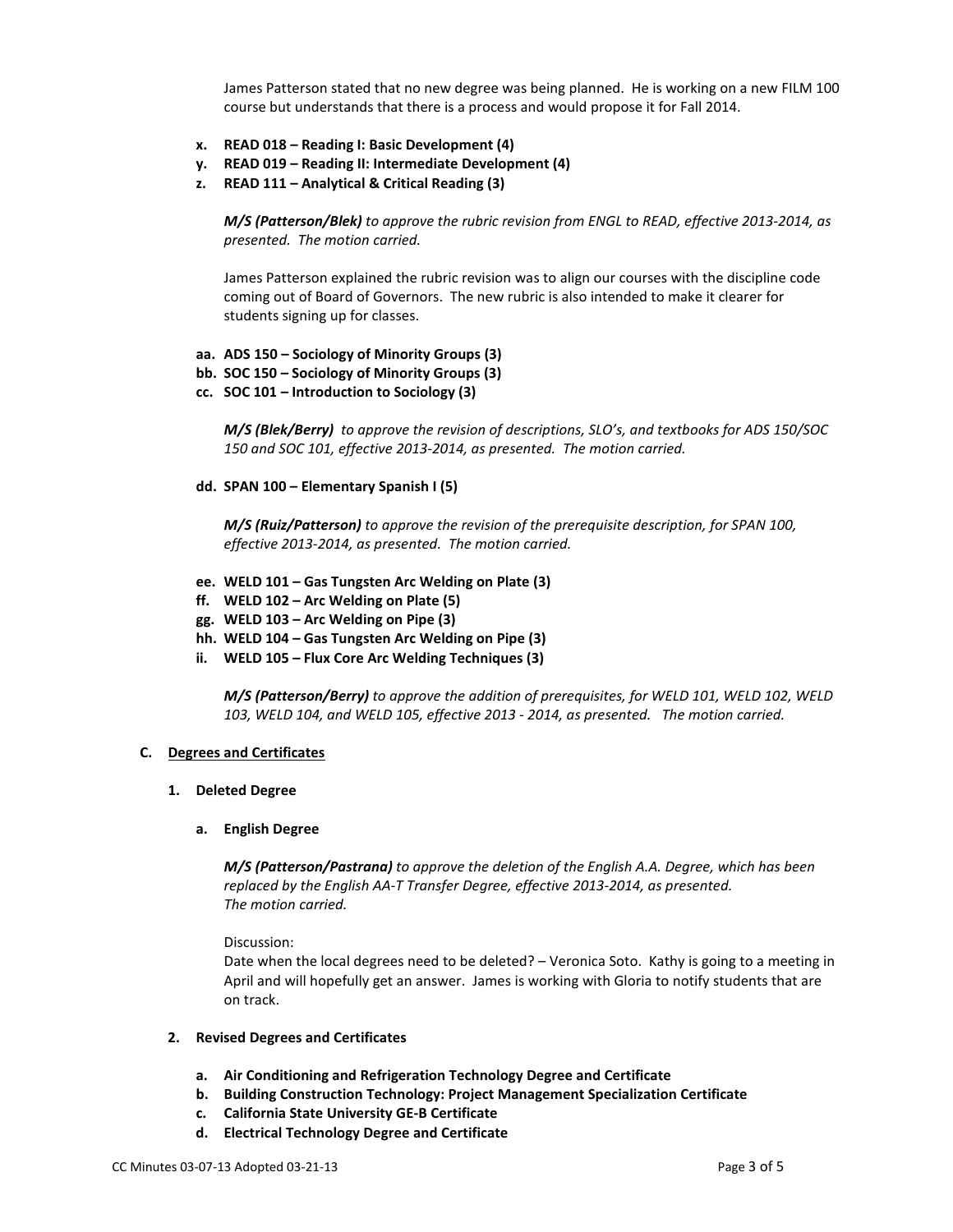- **e. Electrical Trades Degree and Certificate**
- **f. Energy Efficiency Degree and Certificate**
- **g. Intersegmental General Education Transfer Curriculum (IGETC) Certificate**
- **h. Liberal Studies – General Option Degree**
- **i. Liberal Studies – SDSU Option Degree**
- **j. Political Science for Transfer Degree**
- **k. Sociology for Transfer Degree**
- **l. University Studies Degree**
- **m. Water Treatment Systems Technology: Wastewater Treatment Specialization Certificate**
- **n. Welding Technology Degree and Certificate**

*M/S (Patterson/Carreon) to approve the addition of PLO's to the above degrees and certificates a. thru n., effective 2012-2013, as presented. The motion carried.*

#### **D. General Catalog (Textual, Degree and Certificate Items)**

**1. History of the College (2012-2013 General Catalog, p. 7-8)**

*M/S (Patterson/Soto) to approve the revision to the History of the College statement (2012-2013 General Catalog, p. 7-8), effective 2013 – 2014, as corrected. The motion carried.*

The committee agreed to revise paragraph 5 under IVC Roots Run Deep to remove "it was basic" from the end of the sentence.

#### **2. Distance Education: Online Classes (2012-2013 General Catalog, p. 27)**

*M/S (Zielinski/Drury) to approve the revisions to the Distance Education: Online Classes statement (2012 – 2013 General Catalog, p. 27), effective 2013 – 2014, as presented. The motion carried.*

#### **III. Discussion Items**

## **1. C-ID approved courses – for catalog inclusion**

The committee agreed that the C-ID should be included after the description of the courses.

#### **2. Course Caps**

Updates from departments:

- Becky Green at their meeting it was determined that their caps were appropriate; they were looking at increasing the cap for online sections.
- Daniel Gilison discussed MATH 119 30 cap, agreed in their department meeting that it could go to 35
- Craig all of the classes in 801 and 803 are being revised to increase the caps (currently in queue for approval at the March  $21<sup>st</sup>$  meeting).
- Jose new facilities will allow us to increase cap, but not at this time due to facility constraints
- Kevin White will meet with his department next week
- Michael Heumann we will revisit this at the next meeting